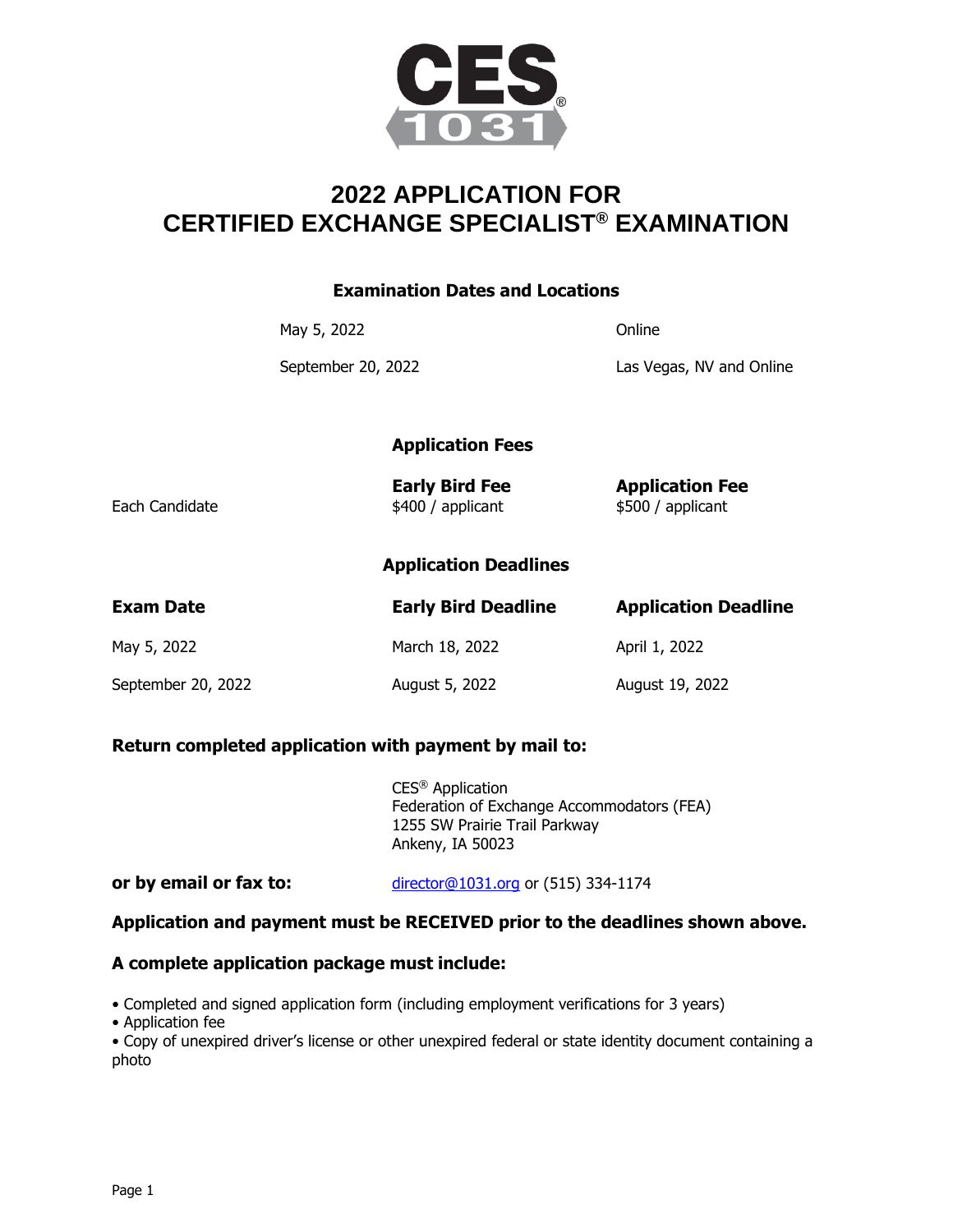#### **IMPORTANT NOTICE**

#### **Incomplete applications will NOT be processed and will be returned to the applicant. The application fee will be refunded less a \$100 non-refundable administrative fee.**

If, for any reason, you have registered but are unable to take the examination, you may request in writing a refund of the examination fee, less the \$100 non-refundable administrative fee, up to seven (7) days prior to the examination date. After this deadline there will be no refund of examination fees.

### **Application Instructions:**

Before completing this form, please read the Candidate Bulletin of Information, which can be accessed at [www.1031ces.org.](http://www.1031ces.org/) Information is subject to verification. Please complete entire application. **Incomplete applications will be returned.** Application fees will be returned less the \$100 nonrefundable administrative fee.

Please print or type all information.

Attach application fee in the form of a check, cashier check, or money order made payable to "FEA (CES)" and a copy of your unexpired driver's license or other unexpired federal or state identity document containing a photo. Alternatively, the application fee may be paid online on the CES® website at [www.1031ces.org.](http://www.1031ces.org/)

### **Indicate which date you will be taking this examination:**

| May 5, 2022        | Online        |
|--------------------|---------------|
| September 20, 2022 | Las Vegas, NV |
| September 20, 2022 | Online        |

### **Applicant Information**

| Name         |      |                                                                                                      |        |
|--------------|------|------------------------------------------------------------------------------------------------------|--------|
|              | Last | <b>First</b>                                                                                         | Middle |
| Home Address |      |                                                                                                      |        |
|              |      | <b>Street</b>                                                                                        |        |
|              | City | <b>State</b>                                                                                         | Zip    |
|              |      |                                                                                                      |        |
|              |      | Work Telephone $(\_\_ \_ )\_ \_ \_ \_$                                                               |        |
|              |      | E-mail Address for receiving $CES^{\circledast}$ correspondences as a CES $^{\circledast}$ Designee: |        |
|              |      |                                                                                                      |        |
|              |      |                                                                                                      |        |
|              |      | Alternative E-mail Address (in case we cannot reach you through the above e-mail address):           |        |

 $\_$  , and the set of the set of the set of the set of the set of the set of the set of the set of the set of the set of the set of the set of the set of the set of the set of the set of the set of the set of the set of th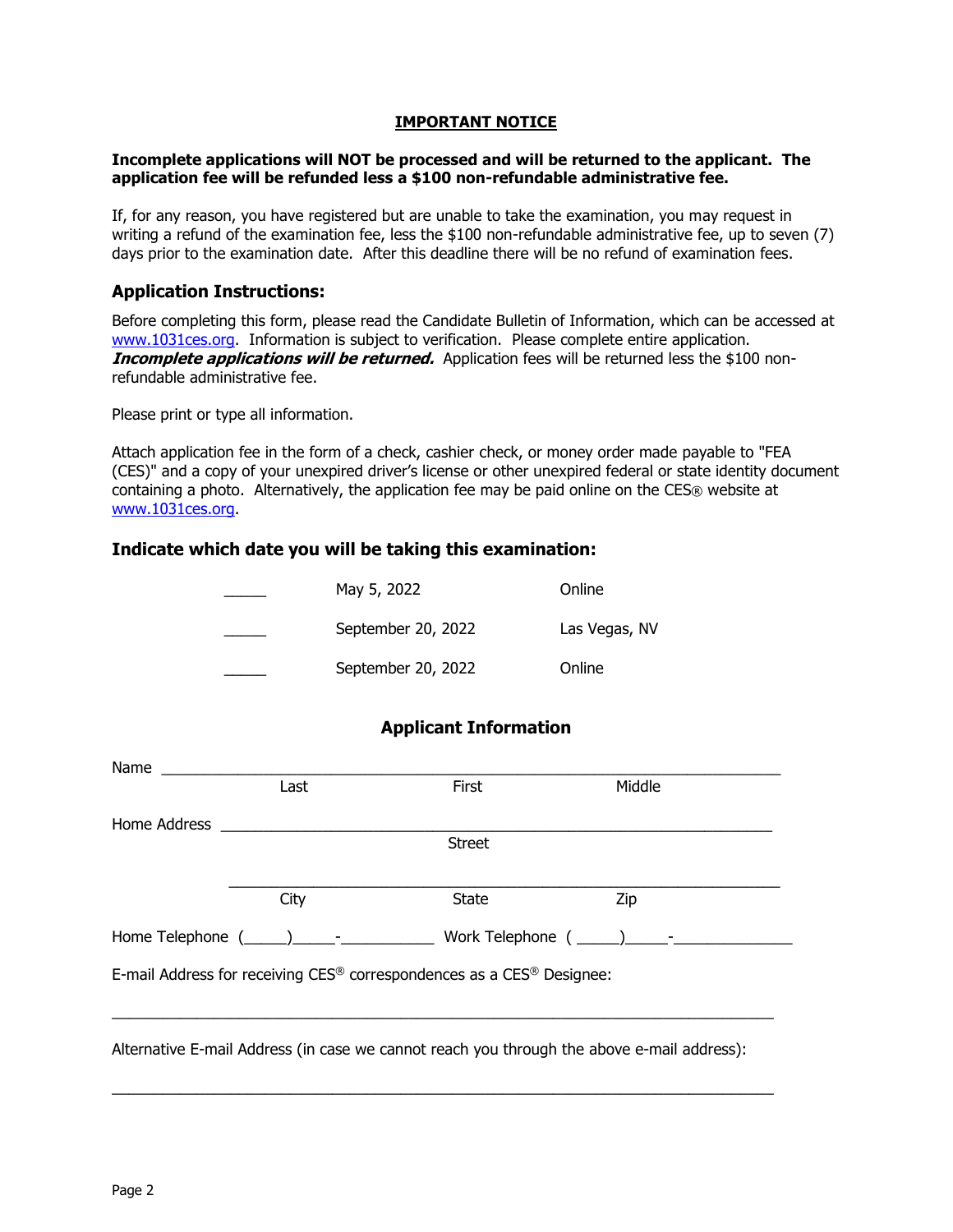## **Employment History**

I am currently employed by (check all that apply):

\_\_\_\_\_\_ Qualified Intermediary \_\_\_\_\_\_\_\_ CPA firm \_\_\_\_\_\_ Law Firm

Law Firm External Company<br>
Banking Institution<br>
Company<br>
Title Insurance Company \_\_\_\_ Banking Institution \_\_\_\_ Title Insurance Company

**Escrow Company** 

\_\_\_\_ Other: \_\_\_\_ Self-Employed: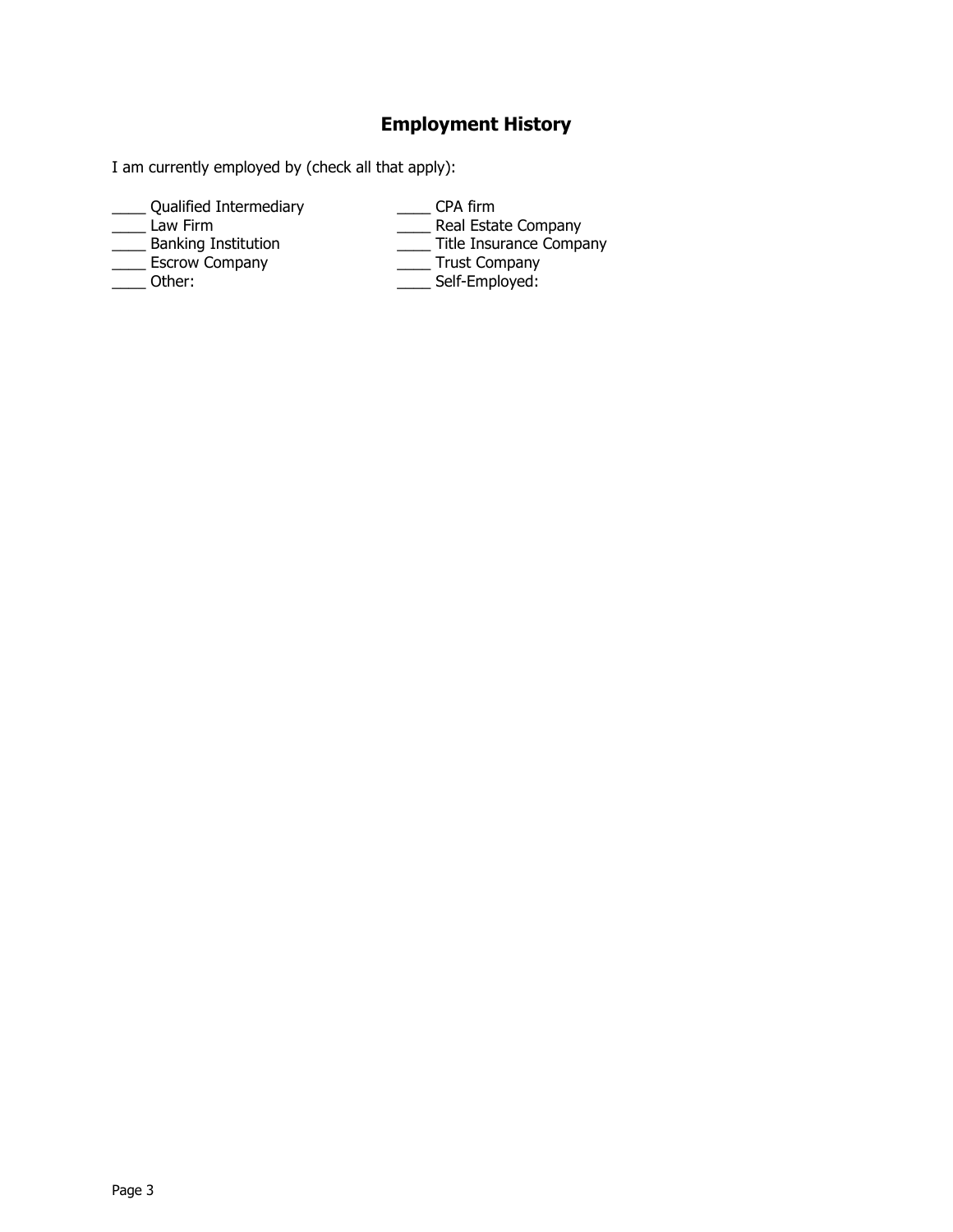## **Eligibility Requirements**

Have you ever pled "guilty" or "no contest" (nolo contendere) or been convicted of any crime (e.g. a misdemeanor or felony) involving fraud, embezzlement, misappropriation of funds, conversion of property, theft, forgery or any crime involving the property of another?

 $No \ \_$ 

Yes, explain:

Have you ever had any professional designation or license suspended or revoked or have you ever voluntarily relinquished a professional designation or license due to activities concerning fraud, embezzlement, misappropriation of funds, conversion of property, theft, forgery or any crime involving the property of another?

 $No$ 

Yes If yes, please provide a complete explanation including, but not limited to, dates and jurisdiction:

**Note:** A "Yes" answer to either of the above questions will not automatically result in disqualification from the CES® examination but will be reviewed by the Certification Council based on all relevant facts and circumstances.

Those applicants denied qualification for the CES® examination will be notified in writing of the Council's decision and may file an appeal with its Due Process Committee.

Do you have a minimum of three (3) years out of the past seven (7) years of full-time equivalent work experience at a Qualified Escrow, Trust, or Intermediary Company as defined below and are you currently working for a qualified Escrow, Trust, or Intermediary Company in which you are directly involved with facilitating exchanges? "Full-time work experience" must include substantial time spent counseling taxpayers and their advisors (e.g., lawyers, accountants, and real estate professionals) on issues relating to tax-deferred exchanges under IRC Section 1031. "Full-time work experience" does not include those periods where significant time was devoted solely to such tasks as data input, accounting, and company marketing. Such work experience may be an aggregate accumulation and does not have to be consecutive years and may either be direct, such as an owner or employee, or indirect, such as in an independent contractor's status. The Council will take into account only that work experience accrued during the seven (7) year period from the date of the review of the candidate's application for certification.)

No <u>equal</u>

**Definition**: A Qualified Escrow, Trust, or Intermediary Company, as defined under Treasury Regulation Section 1.1031(k)-1(3) and (4), is any sole proprietorship, partnership, limited liability company, trust, corporation, association, or any other going concern whose primary business is that of facilitating like-kind exchanges under Internal Revenue Code Section 1031 and the Treasury Regulations promulgated there under. Standard title or escrow activities are not considered to be experience related to a "Qualified Escrow" as described above.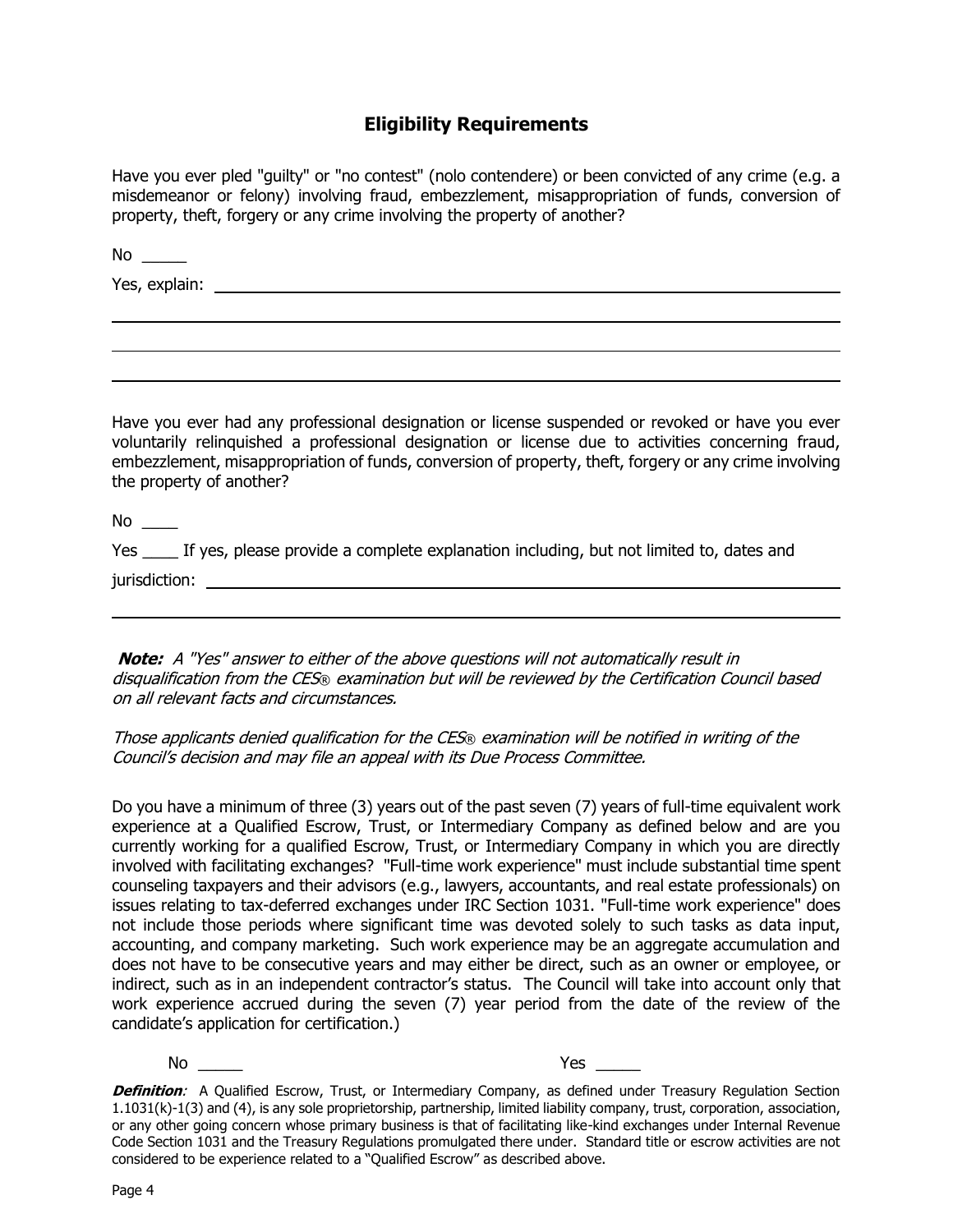## **List your employment experience below beginning with your current position.**

|                  | Provide a <b>detailed</b> job description of all responsibilities related to the facilitation of 1031 exchanges: |
|------------------|------------------------------------------------------------------------------------------------------------------|
|                  |                                                                                                                  |
|                  |                                                                                                                  |
|                  | What percentage of your average day is consumed by the duties described above? _________%                        |
|                  | Has that percentage changed either up or down during your employment? _____ Yes _______ No                       |
|                  | If yes, please explain <b>including</b> the previous percentage of your day consumed by exchange                 |
|                  | facilitation and when the change occurred. (Percentages MUST be defined or application will be                   |
|                  |                                                                                                                  |
|                  |                                                                                                                  |
|                  |                                                                                                                  |
|                  |                                                                                                                  |
|                  |                                                                                                                  |
|                  | As an employee or owner of this company, do you perform non-exchange duties?                                     |
| $\equiv$ Yes     | $\frac{1}{\sqrt{1-\frac{1}{2}}}\sqrt{1-\frac{1}{2}}$                                                             |
|                  |                                                                                                                  |
|                  | What percentage of your average day is consumed by the duties described above? ________%                         |
|                  | Is there anything you would like us to consider regarding your experience with this company? If yes,             |
| please describe: | <u> 1989 - Johann Stone, margin eta idazlear (h. 1989).</u>                                                      |
|                  |                                                                                                                  |
|                  |                                                                                                                  |
|                  |                                                                                                                  |
|                  |                                                                                                                  |
|                  |                                                                                                                  |

**The above must be verified using the Current Employment Verification Form on page 7.**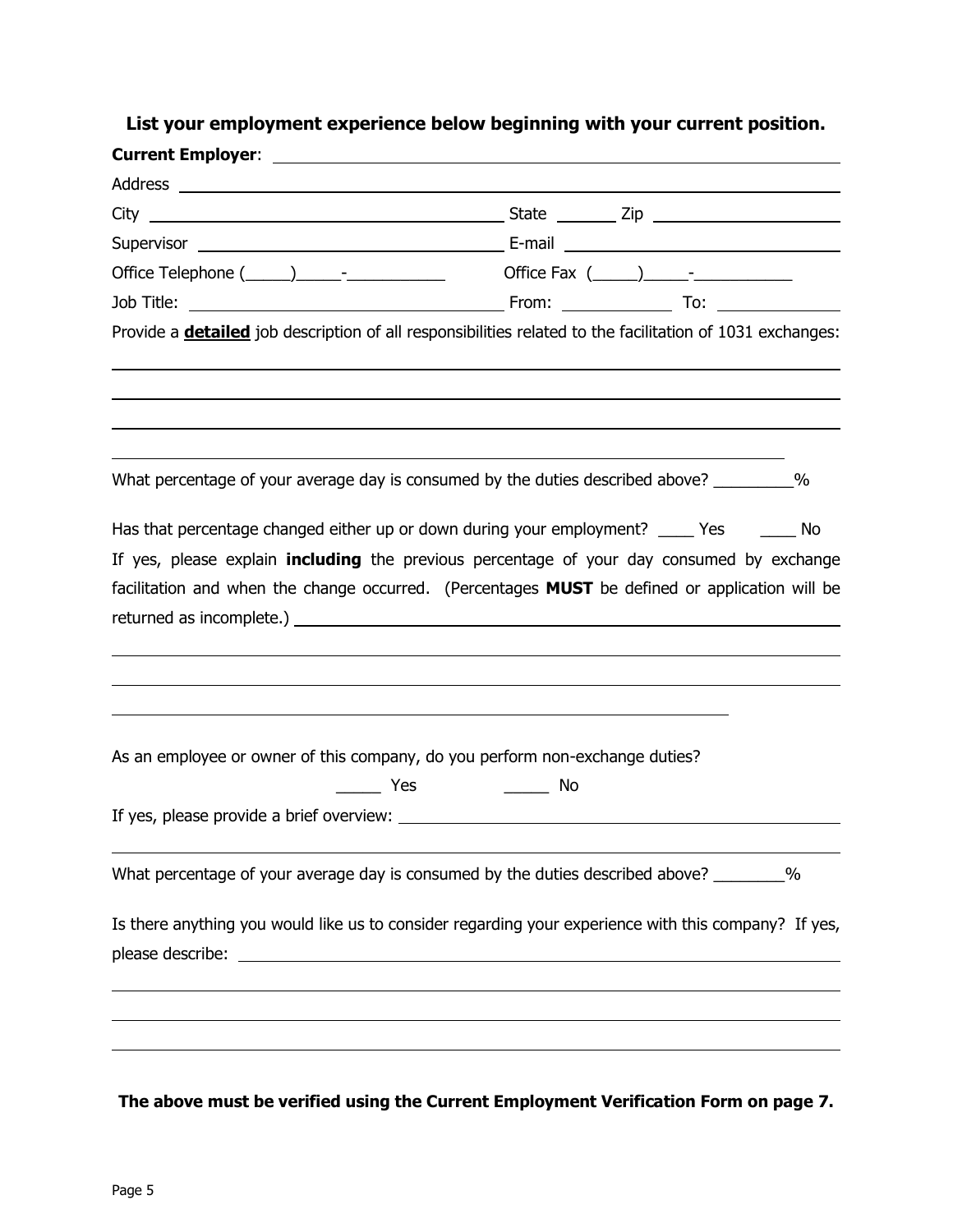|                   | Provide a <b>detailed</b> job description of all responsibilities related to the facilitation of 1031 exchanges:                                                                                                                                                                               |
|-------------------|------------------------------------------------------------------------------------------------------------------------------------------------------------------------------------------------------------------------------------------------------------------------------------------------|
|                   | What percentage of your average day is consumed by the duties described above? ___________%                                                                                                                                                                                                    |
|                   | Did that percentage change either up or down during your employment? _____ Yes ______ No<br>If yes, please explain <i>including</i> the previous percentage of your day consumed by exchange<br>facilitation and when the change occurred. (Percentages MUST be defined or application will be |
| <b>Example ST</b> | As an employee or owner of this company, did you perform non-exchange duties?<br>$\overline{\phantom{a}}$ No                                                                                                                                                                                   |
|                   | What percentage of your average day is consumed by the duties described above? ________<br>$\%$                                                                                                                                                                                                |
| please describe:  | Is there anything you would like us to consider regarding your experience with this company? If yes,<br><u> 1989 - Johann John Stein, marwolaethau (b. 1989)</u>                                                                                                                               |
|                   | (Photocopy and attach additional pages if necessary)                                                                                                                                                                                                                                           |

**The above must be verified using the Previous Employment Verification Form on page 8. All verifications attached to this application must reflect a minimum of 3 years out of the past 7 years of full-time equivalent work experience. For more detailed information refer to the Candidate Bulletin of Information.**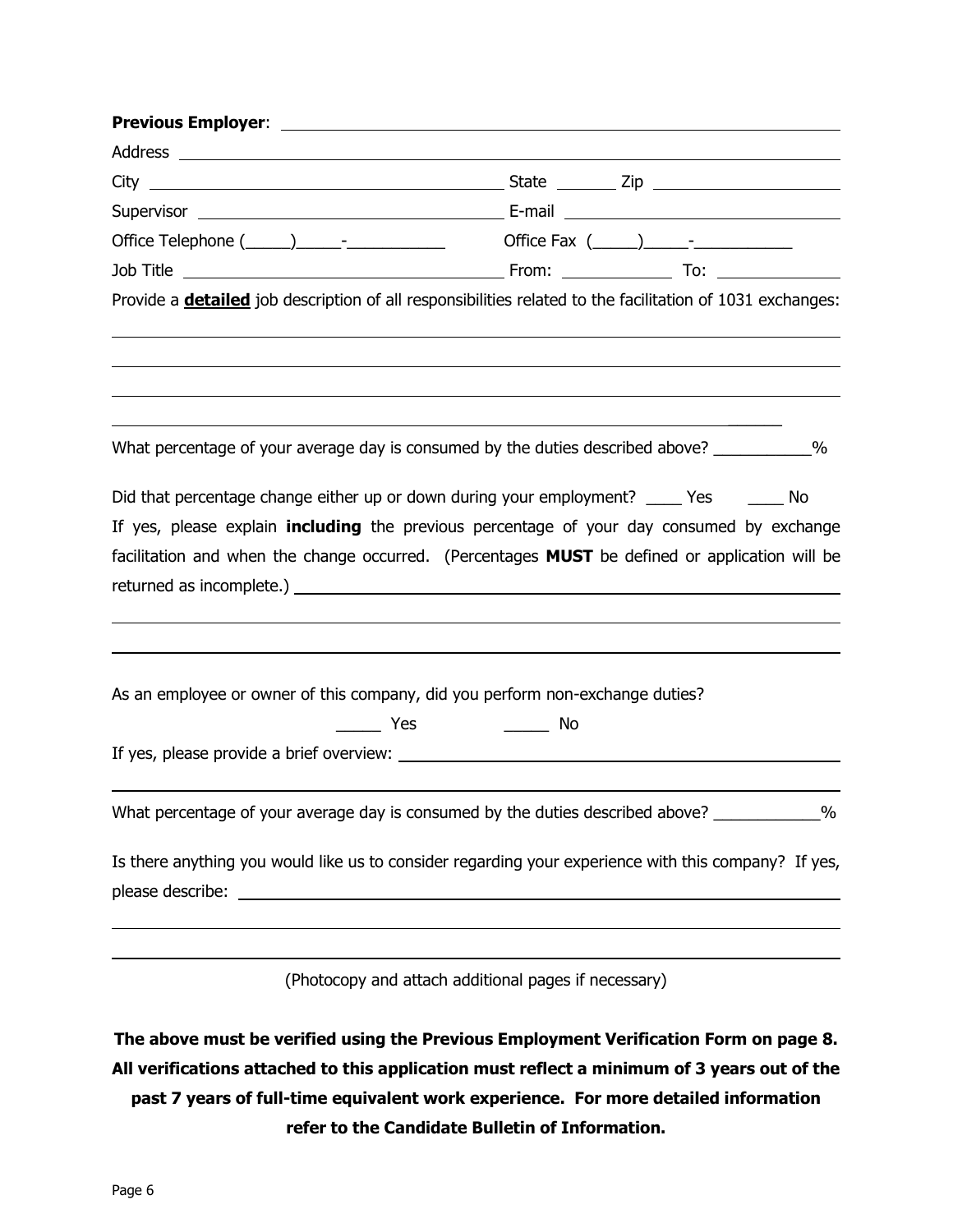### **CERTIFIED EXCHANGE SPECIALIST**®

### **REQUEST FOR VERIFICATION OF CURRENT EMPLOYMENT**

**(Applicant to complete top half of form for Current Employer. Completed "Verification of Current Employment" must be returned with Application)**

To: 

| . . |  |  |  |
|-----|--|--|--|

I, 1. All that the setting power applied for certification as a Certified Exchange Specialist®, which requires verification of my present 1031 exchange related employment on this form. My signature below authorizes you to release this information to the Federation of Exchange Accommodators and/or the Council for that purpose. Thank you for your cooperation and prompt response to this request.

Date: **Employee Signature:** 

## **VERIFICATION OF CURRENT EMPLOYMENT (Current Employer: complete "Verification of Current Employment" below)**

**PLEASE NOTE:** The information provided must be specific as to dates, and unless otherwise specified, presumes a 40-hour week, 50 weeks a year at a Qualified Escrow, Trust, Intermediary Company (as defined on page 3), or related business that is involved in the facilitation of tax-deferred exchanges under Section 1031 of the Internal Revenue Code. If experience is other than above, please specify on back or attach additional pages verifying hours worked (presuming five-day work week), where worked (if not in the office), days of the week worked (presuming eight hour day), type of work performed.

|                     | <b>JOB TITLE:</b> ___________________                                                                                                                                                                                          |  |                                 |
|---------------------|--------------------------------------------------------------------------------------------------------------------------------------------------------------------------------------------------------------------------------|--|---------------------------------|
|                     | JOB DESCRIPTION: University of the contract of the contract of the contract of the contract of the contract of the contract of the contract of the contract of the contract of the contract of the contract of the contract of |  |                                 |
|                     | <b>JOB TITLE:</b> ___________________                                                                                                                                                                                          |  |                                 |
|                     |                                                                                                                                                                                                                                |  |                                 |
| the following:      | I certify under penalty of perjury that the above information is true and correct based upon                                                                                                                                   |  |                                 |
|                     | Employment records as of (date: ______________) Personal knowledge                                                                                                                                                             |  |                                 |
|                     | Has this employee been involved with the structuring and facilitating of tax-deferred exchanges above<br>the clerical level for a cumulative of three years out of the past seven years for your company?                      |  |                                 |
| Yes $\_\_\_\_\_\_\$ |                                                                                                                                                                                                                                |  |                                 |
|                     | What % of the employee's average day has been consumed by the duties described above: ________%                                                                                                                                |  |                                 |
|                     | If the percentage has changed during employment, add additional description with percentages.                                                                                                                                  |  |                                 |
|                     |                                                                                                                                                                                                                                |  | Telephone: $(\_\_\_) \_\_\_\$ - |
|                     |                                                                                                                                                                                                                                |  |                                 |
|                     |                                                                                                                                                                                                                                |  |                                 |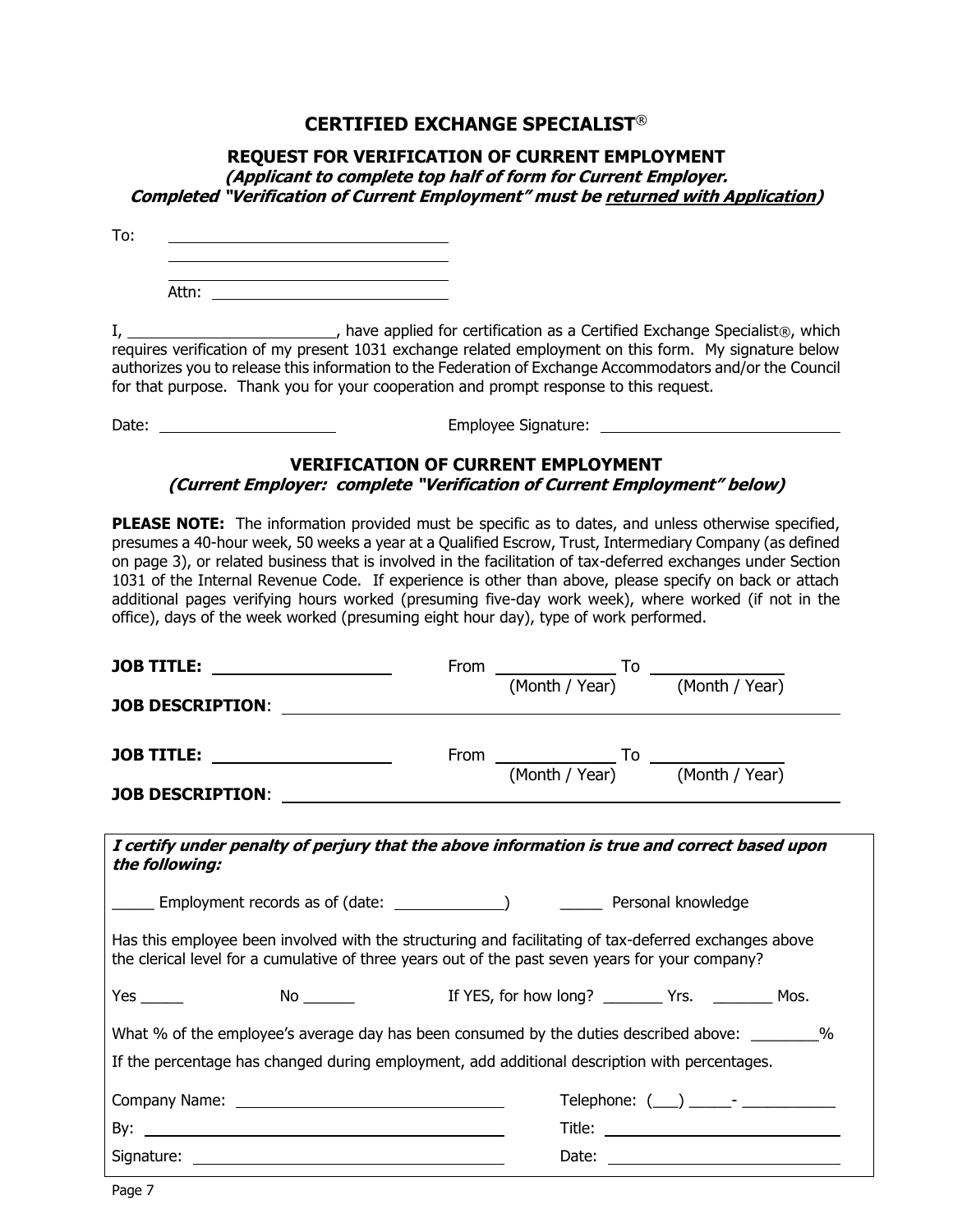### **CERTIFIED EXCHANGE SPECIALIST**®

### **REQUEST FOR VERIFICATION OF PREVIOUS EMPLOYMENT**

**(Applicant to complete top half of form for Previous Employer. Completed "Verification of Previous Employment" must be returned with Application)**

To: <u> 1990 - Johann Barbara, martin amerikan personal (</u>

| . . |  |  |  |
|-----|--|--|--|

I, \_\_\_\_\_\_\_\_\_\_\_\_\_\_\_\_\_\_\_\_\_\_\_\_\_\_\_\_\_\_\_, have applied for certification as a Certified Exchange Specialist®, which requires verification of my previous 1031 exchange related employment on this form. My signature below authorizes you to release this information to the Federation of Exchange Accommodators and/or the Council for that purpose. Thank you for your cooperation and prompt response to this request.

Date: Employee Signature:

## **VERIFICATION OF PREVIOUS EMPLOYMENT**

**(Current or Past Employer: complete "Verification of Previous Employment" below)**

**PLEASE NOTE:** The information provided must be specific as to dates, and unless otherwise specified, presumes a 40 hour week, 50 weeks a year at a Qualified Escrow, Trust, Intermediary Company (as defined on page 3), or related business that is involved in the facilitation of tax-deferred exchanges under Section 1031 of the Internal Revenue Code. If experience is other than above, please specify on back or attach additional pages verifying hours worked (presuming five day work week), where worked (if not in the office), days of the week worked (presuming eight hour day), type of work performed.

| JOB TITLE: __________________                                                                                                                                                                             |  |                                                |
|-----------------------------------------------------------------------------------------------------------------------------------------------------------------------------------------------------------|--|------------------------------------------------|
| <b>JOB DESCRIPTION:</b>                                                                                                                                                                                   |  |                                                |
| <b>JOB TITLE:</b> ___________________                                                                                                                                                                     |  |                                                |
| I certify under penalty of perjury that the above information is true and correct based upon the<br>following:                                                                                            |  |                                                |
| <b>EXECUTE:</b> Employment records as of (date: _______________) Tersonal knowledge                                                                                                                       |  |                                                |
| Has this employee been involved with the structuring and facilitating of tax-deferred exchanges above the<br>clerical level for a cumulative of three years out of the past seven years for your company? |  |                                                |
| Yes $\_\_\_\_\_\_\_\$                                                                                                                                                                                     |  |                                                |
| What % of the employee's average day has been consumed by the duties described above: ________%<br>If the percentage has changed during employment, add additional description with percentages.          |  |                                                |
|                                                                                                                                                                                                           |  | Telephone: $(\_\_\_) \_\_\_\$ -                |
|                                                                                                                                                                                                           |  | $\begin{tabular}{c} \bf{Title:} \end{tabular}$ |
|                                                                                                                                                                                                           |  |                                                |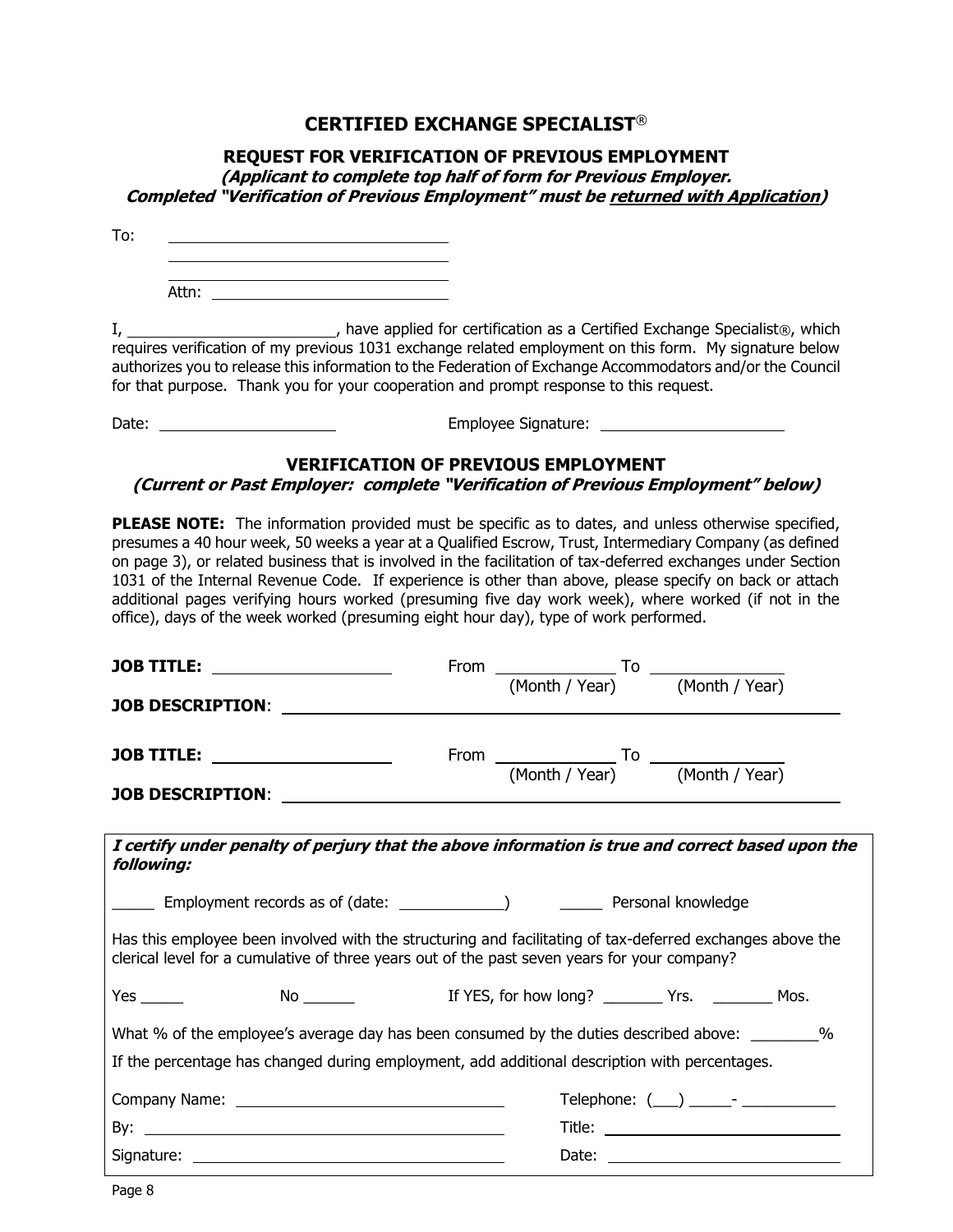# **Highest Level of Education**

|                        | Name of School                                | City & State | Year |
|------------------------|-----------------------------------------------|--------------|------|
|                        |                                               |              |      |
| HS Diploma/GED         | <u> 1980 - Andrea Andrew Maria (h. 1980).</u> |              |      |
| Associate Degree       |                                               |              |      |
| <b>Bachelor Degree</b> |                                               |              |      |
| Other                  |                                               |              |      |
|                        |                                               |              |      |

|       | Other Licenses & Certifications (please check all the apply)     |        | <b>Please Circle</b> |  |
|-------|------------------------------------------------------------------|--------|----------------------|--|
|       | Certified Public Accountant (CPA)                                | State: | Active: Y N          |  |
|       | Attorney at Law                                                  | State: | Active: Y N          |  |
|       | Master of Laws (LLM)                                             | State: | Active: Y N          |  |
|       | Certified Financial Planner (CFP)                                | State: | Active: Y N          |  |
|       | Certified Commercial Investment Member (CCIM)                    | State: | Active: Y N          |  |
|       | Graduate, REALTOR® Institute (GRI)                               | State: | Active: Y N          |  |
|       | <b>REALTOR®</b>                                                  | State: | Active: Y N          |  |
| Other | <u> 1980 - Jan James James Barnett, fransk politik (d. 1980)</u> | State: | Active: Y N          |  |
| Other |                                                                  | State: | Active: Y N          |  |
| Other |                                                                  | State: | Active: Y N          |  |
|       |                                                                  |        |                      |  |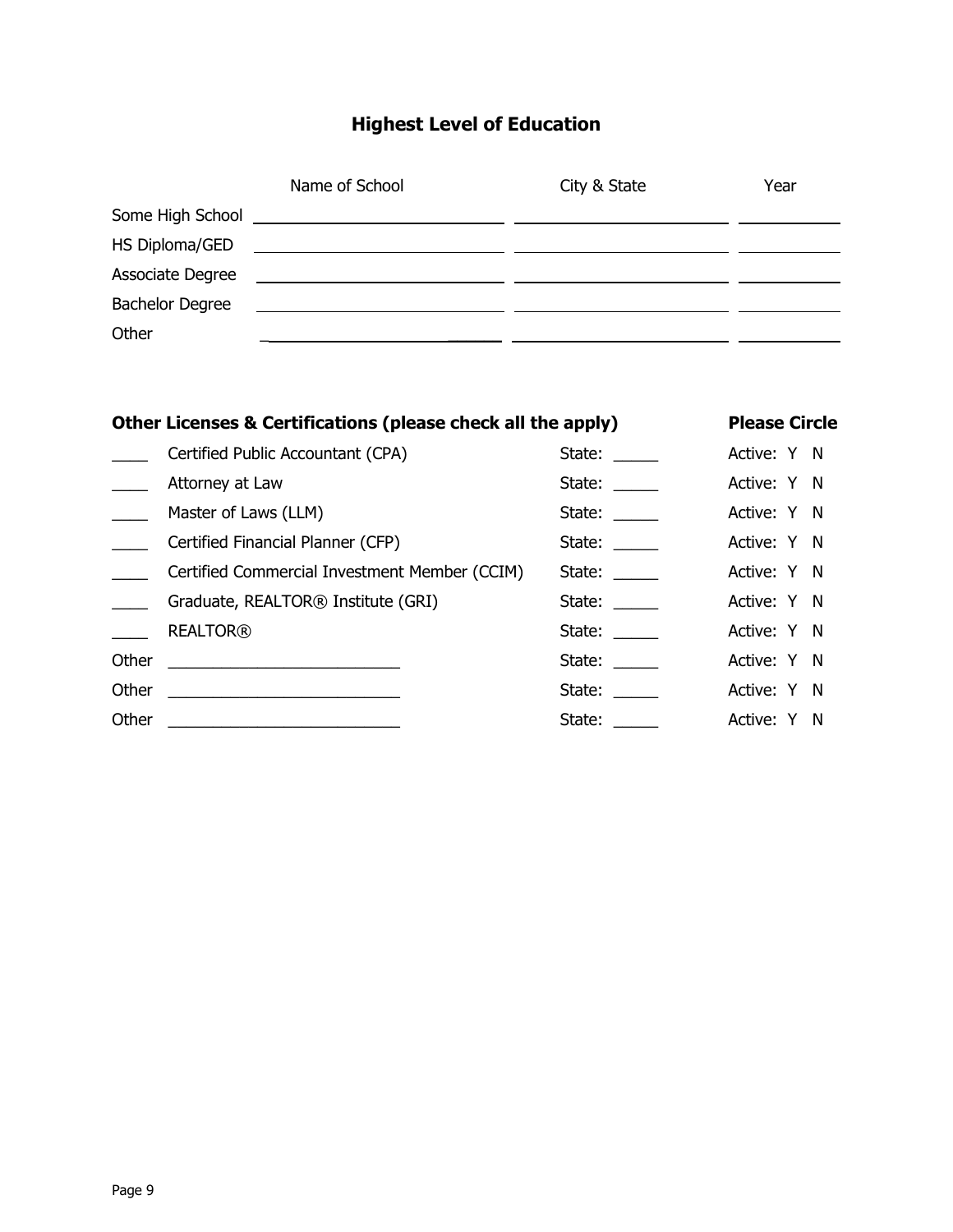- I, the undersigned applicant, recognize and agree to the following (**INITIAL ALL**):
- I hereby apply for the Certified Exchange Specialist<sup>®</sup> designation offered by the CES<sup>®</sup> Certification Council (Council) on behalf of the Federation of Exchange Accommodators (FEA) in accordance with and subject to its rules. I understand that the information gathered in the certification process will be used for statistical purposes and for evaluation of the CES® Program. I further understand that the Council and the FEA will keep all information related to this application and the certification application and approval process confidential.
- To the best of my knowledge, the information contained in this application is true, complete and correct, and is made in good faith. I understand that the Council and the FEA reserves the right to verify any or all information on this application and that any incorrect or misleading information may constitute grounds for rejection of my application or revocation of my certification.
- \_\_\_\_\_ **I hereby consent to the release of information to the designated representatives of the Council or the FEA by any employer, educational institution, and/or licensing or certification body that may be contacted by the Council or the FEA to verify such information. I agree to hold harmless the Council and the FEA for liability from verification/inspection of documents or records/investigations, from action taken during the certification process, and from failure to certify me as a Certified Exchange Specialist®.**
- \_\_\_\_\_ I have read the Candidate Bulletin of Information and the Code of Ethics and Conduct for the Certified Exchange Specialist<sup>®</sup> and I agree to abide by them.
- \_\_\_\_\_ I recognize that the Council and FEA reserves the right to change it standards or policies.
- \_\_\_\_\_ I recognize that I must successfully pass the certification examination and meet other prerequisites before I can be considered certified and represent myself as such.
- \_\_\_\_\_ I recognize that, if certified, CES® certification does not constitute FEA or Council endorsement, warranty or guaranty of my competency.
- I recognize that my credential will be Certified Exchange Specialist<sup>®</sup> and that CES<sup>®</sup>, Certified Exchange Specialist®, Federation of Exchange Accommodators and FEA are registered trademarks of the FEA. I further agree to use such trademarks only in accordance with CES® and FEA policies.
- I agree to inform the Council thru the FEA of changes or circumstance that may materially alter this application.
- I agree that, if certified, my name and employer may be included in the published list of current CES® Designees.
- I recognize that if my application is incomplete it will **NOT** be processed and will be returned to me along with my application fee, less a \$100 non-refundable administrative fee.